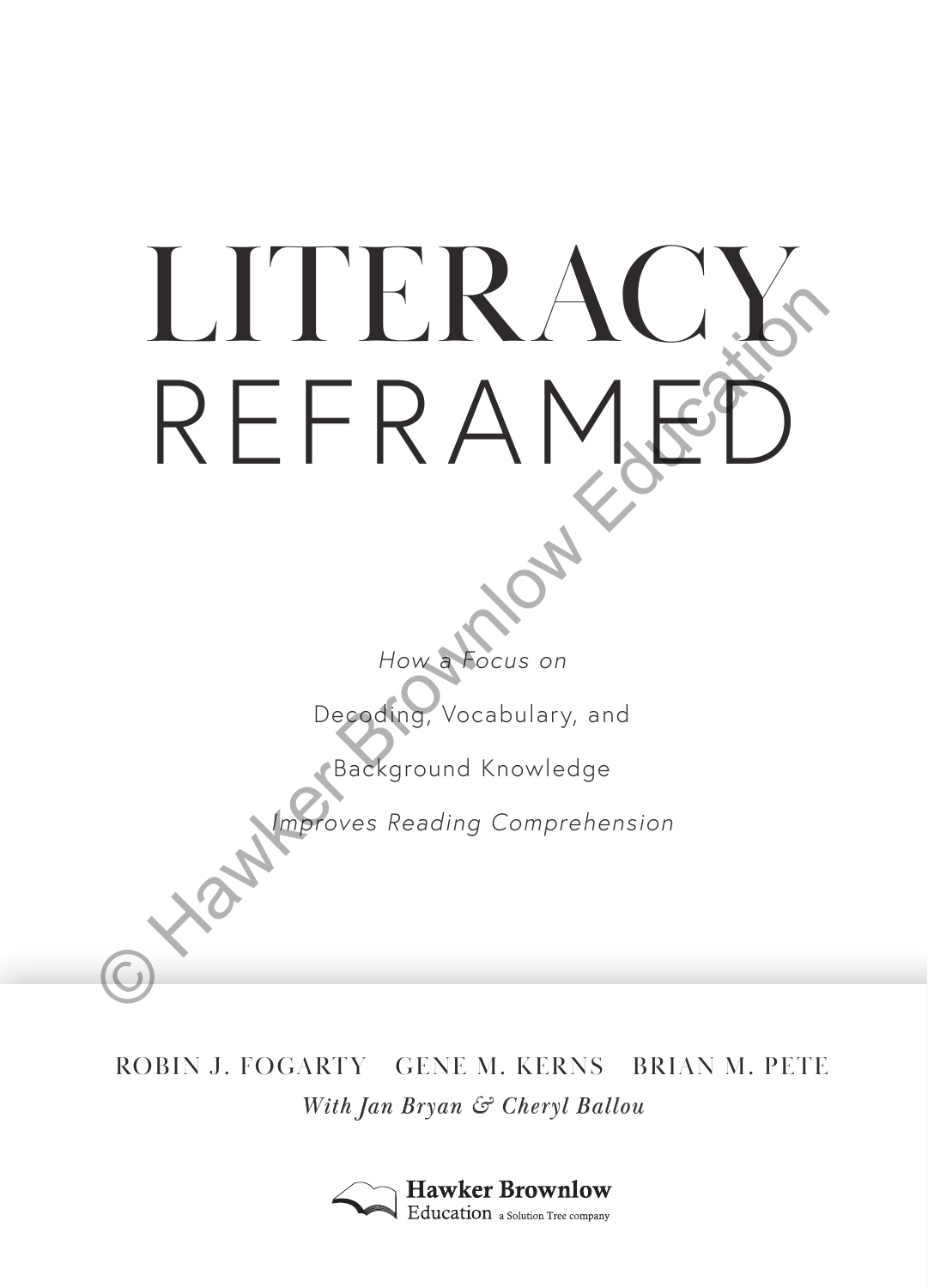# Table of Contents

| <b>Table of Contents</b>                                                                                                                                                                                                    |
|-----------------------------------------------------------------------------------------------------------------------------------------------------------------------------------------------------------------------------|
| About the Authors                                                                                                                                                                                                           |
| Preface<br>xiii                                                                                                                                                                                                             |
| Introduction                                                                                                                                                                                                                |
| The Massive Literacy Challenge Nobody's Talking About 1<br>A Distillation of Reading Comprehension. 8<br>The Overskillification of Reading<br>The Overskillification of Reading<br>2020 - 2021<br>The Journey Ahead<br>. 16 |
| The Sound of Reading-Decoding and Phonics 23<br>Best Practice: Reading to Students-Crucial, but Often Neglected 32<br>Classroom Applications for Teachers41                                                                 |
| The Look of Reading-Vocabulary. 53<br>Methods: How Students Can Do All This Reading 61<br>Vocabulary: The Building Blocks of Conceptual Knowledge 67                                                                        |
| The Knowingness of Reading—Background<br>Knowledge<br>. 87<br>Knowledge: A Million Miles Wide, Inches Deep. 89                                                                                                              |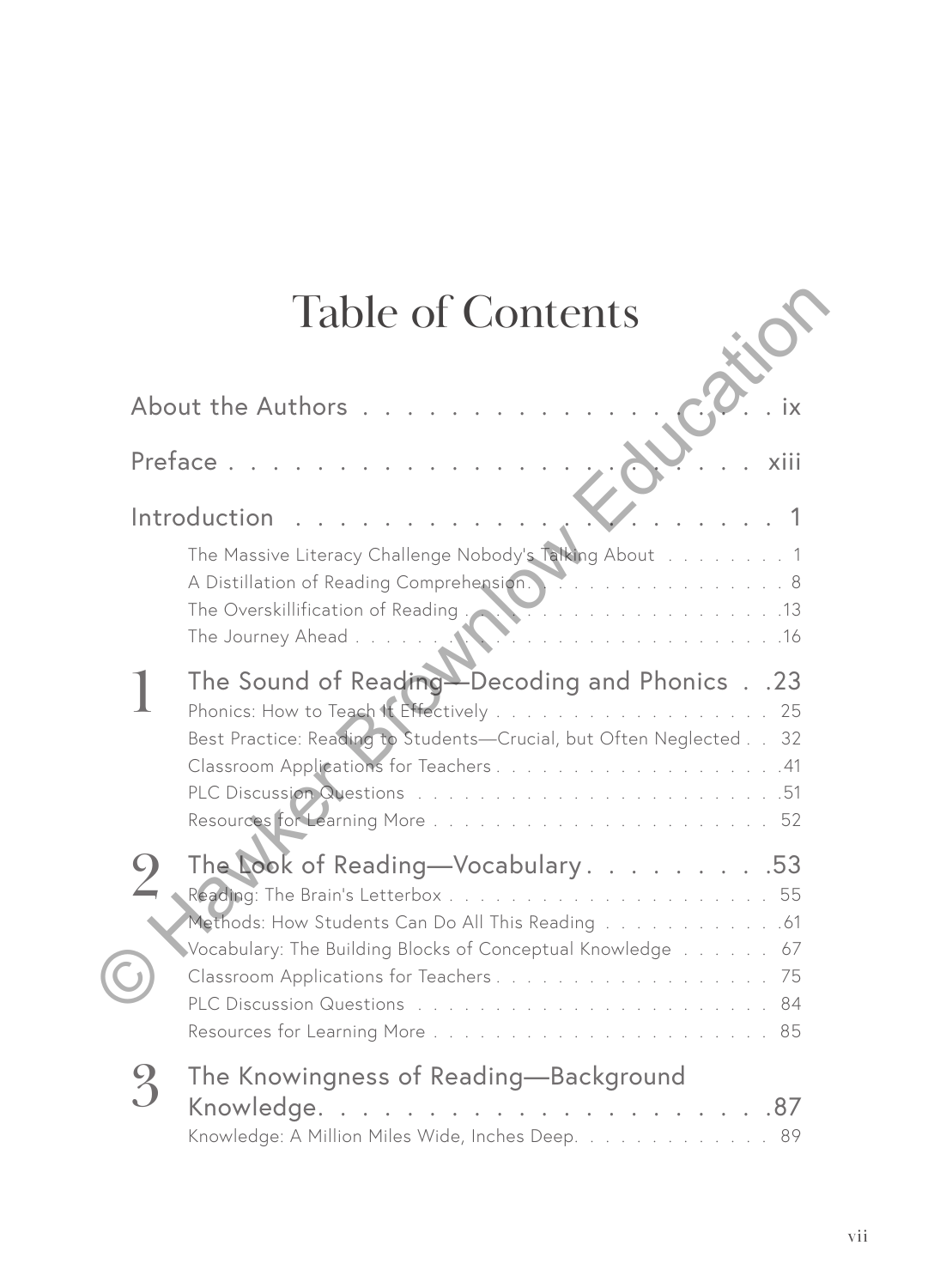## viii LITERACY REFRAMED

|       | What Baffles Teachers About Curriculum. 103                             |  |
|-------|-------------------------------------------------------------------------|--|
|       | Writing: The Litmus Paper of Thought 115                                |  |
|       |                                                                         |  |
|       | Classroom Applications for Teachers119                                  |  |
|       |                                                                         |  |
|       |                                                                         |  |
|       |                                                                         |  |
|       | Digital Reading                                                         |  |
|       | 135                                                                     |  |
|       | 142                                                                     |  |
|       | Digital Is Demanding<br>147                                             |  |
|       | Classroom Applications for Teachers<br>.154<br>PLC Discussion Questions |  |
|       | .155<br>Resources for Learning More                                     |  |
|       |                                                                         |  |
|       | Conclusion: The Promise of Literacy Reframed.<br>157                    |  |
|       | The Many Gifts of Literacy Reframed.<br>. 157                           |  |
|       | One More Glimpse Into a Literacy Reframed Classroom 158                 |  |
|       |                                                                         |  |
|       | References and Resources<br>. 161                                       |  |
|       |                                                                         |  |
| Index | 175                                                                     |  |
|       |                                                                         |  |
|       |                                                                         |  |
|       |                                                                         |  |
|       |                                                                         |  |
|       |                                                                         |  |
|       |                                                                         |  |
|       |                                                                         |  |
|       |                                                                         |  |
|       |                                                                         |  |
|       |                                                                         |  |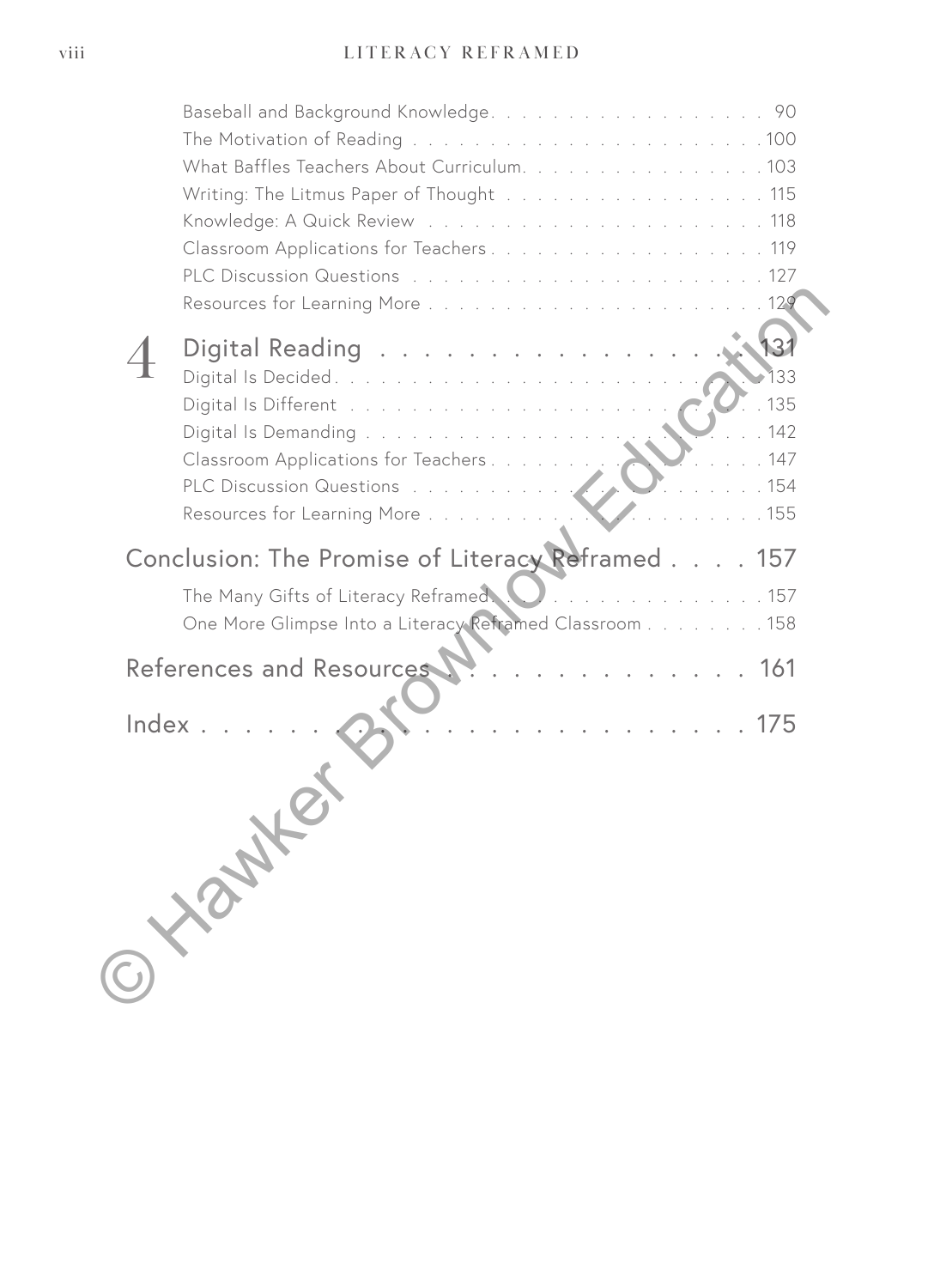## Preface

ur journey with this book started the moment Gene called Robin and Brian and asked, "Do you have a few minutes? Well, maybe more?" He piqued their curiosity as he began his pitch: "This is about the reading challenges that almost nobody's talking about." He was talking about supporting and advocating for a revolutionary shake-up in traditional reading protocols based on re-emerging and newly emerging research evidence. That phone call and exciting news set the journey in motion.

K–12 students in 21st century classrooms face reading challenges that few on the modern school scene are talking about yet. These challenges have only become visible as a consensus of ideas from four voices in education. First, the wisdom of school-improvement expert Mike Schmoker's (2018) *Focus: Elevating the Essentials to Radically Improve Student Learning* and his plea to prioritize the essentials of teaching and optimize the power of student learning both struck the right chord with the three of us. Second, American educator E. D. Hirsch Jr.'s (2018) tome *Why Knowledge Matters: Rescuing Our Children From Failed Educational Theories* broke new ground and fanned the flame of knowledge as the quintessential ingredient for reclaiming students' literacy legacy. Third, Doug Lemov, Colleen Driggs, and Erica Woolway (2016) advanced a phenomenal approach to instruction in their book *Reading Reconsidered: A Practical Guide to Rigorous Literacy Instruction*, boosted by, finally, psychologist Daniel T. Willingham's (2017) *The Reading Mind: A Cognitive Approach to Understanding How the Mind Reads*. **Preface**<br> **Constant Configuration**<br> **Constant Configuration**<br> **Constant Configuration**<br> **Constant Amos and asked,** "Do you have a few minutes? Well, may<br>be more?" He piqued that almost nobody's talking about." He was tal

These last two books made us clearly and urgently decide to combine their ideas in ways that matter to teachers. We discovered how their ideas coincide with our aim to revisit common reading instructional practices (which have always included instruction on phonics, or *decoding*, and vocabulary development) and the critical role of content knowledge. This mingling of ideas contains the essence of a newly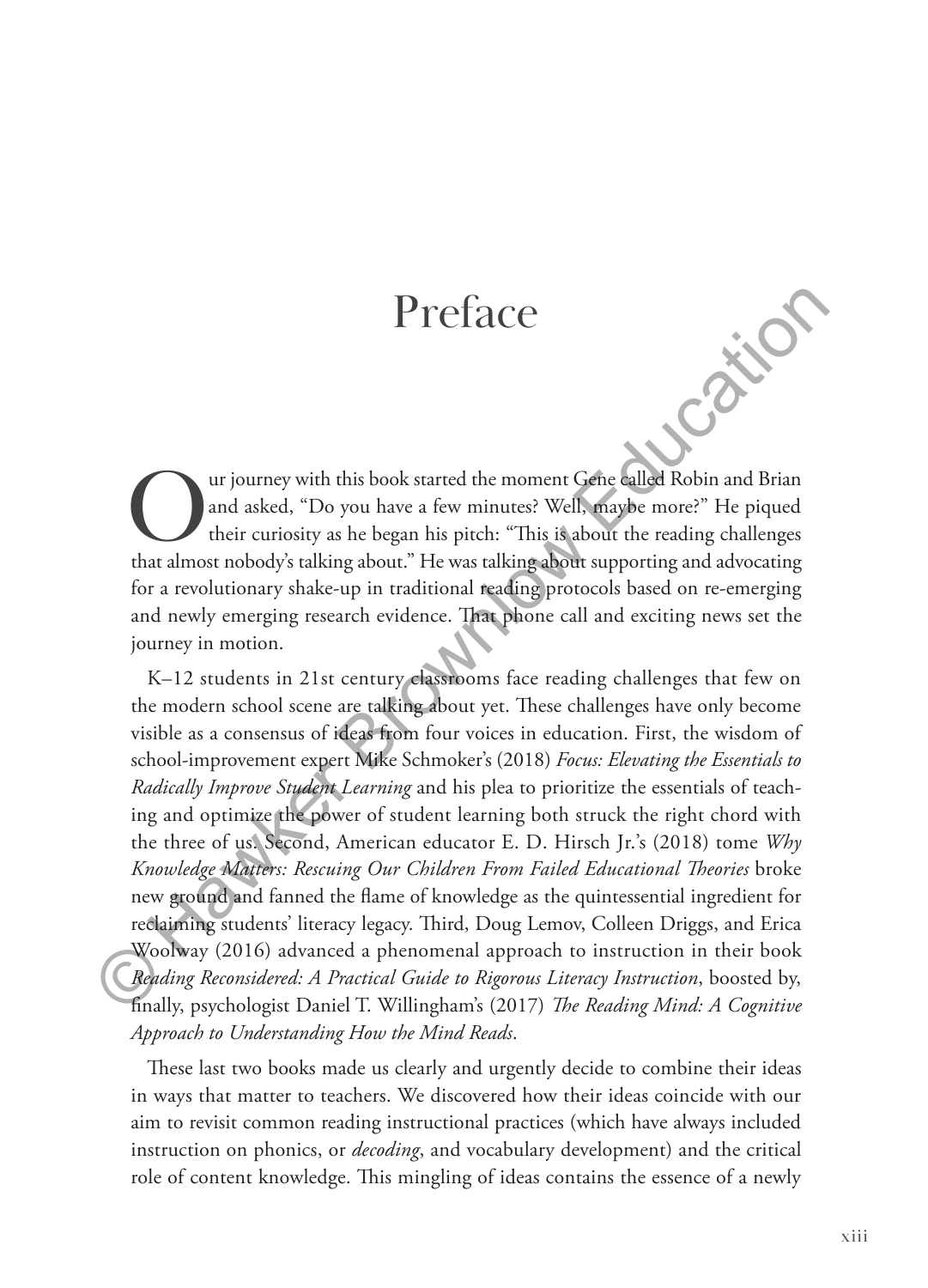formed truth: massive amounts of time for authentic reading are necessary across all subjects in order for teachers to willingly release students to read successfully as a lifetime pursuit.

That's the story of *Literacy Reframed: How a Focus on Decoding, Vocabulary, and Background Knowledge Improves Reading Comprehension*.

© Xiawker Brownlow Education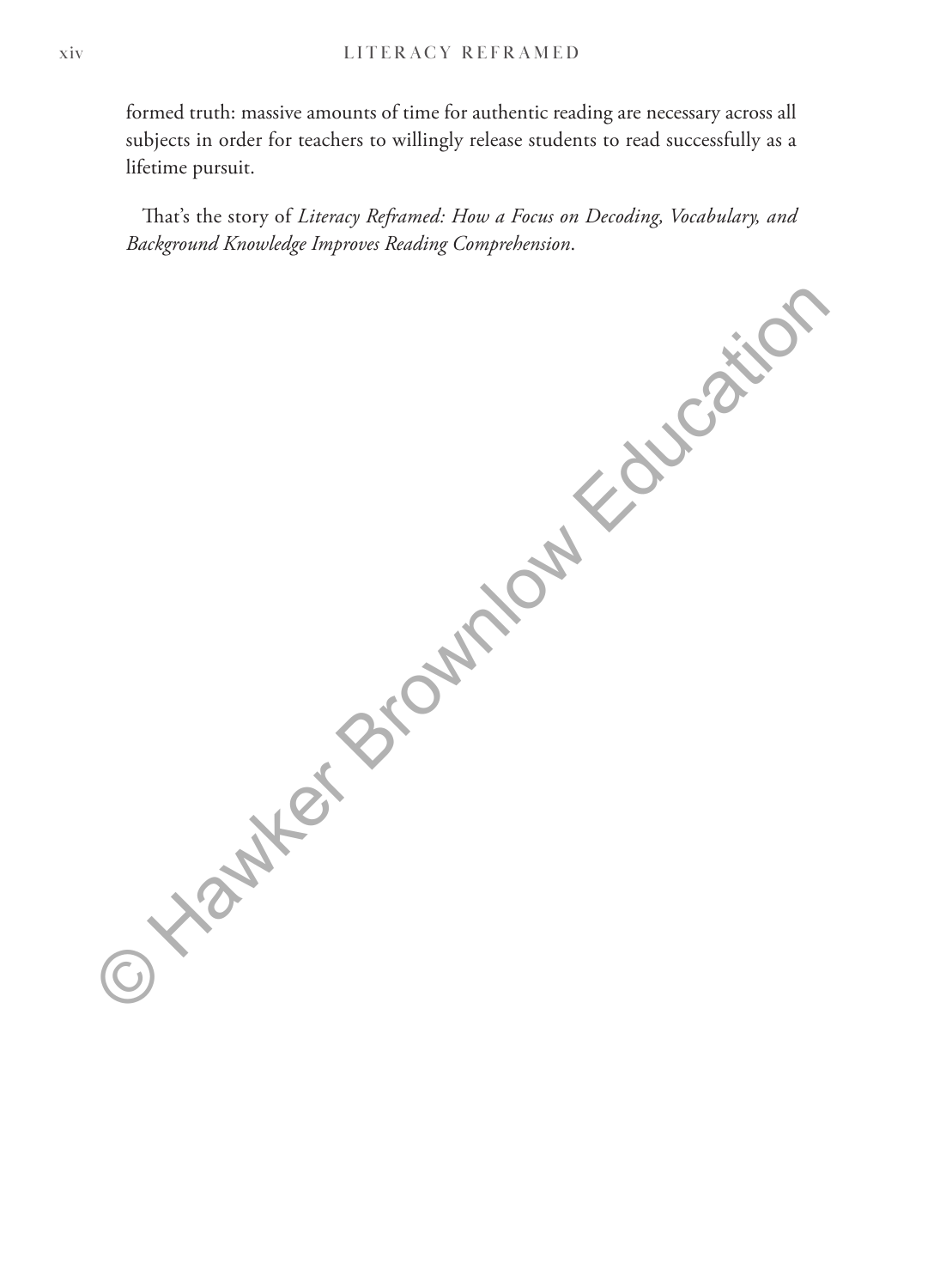## Introduction

*It is impossible to overstate the importance of literacy. Yet nothing so begs for clarity in K–12 education.*

—Mike Schmoker

I magine, in a year devoid of major financial market disruption, you dutifully invested twice the amount you did the previous year into your retirement account only to see that your account balance remained the same at yea magine, in a year devoid of major financial market disruption, you dutifully invested twice the amount you did the previous year into your retirement account only to see that your account balance remained the same at year's end. You douyou continue that same approach? Introduction<br>
It is impossible to overstate the importance of literacy. Yet withing<br>
so begs for clarity in  $K-12$  education.<br>
So begs for clarity in  $K-12$  education.<br>
This eschmoler<br>  $\blacksquare$ <br>
Tragine, in a year devoid of

Or imagine working overtime hours only to find the bottom line of your paycheck remained flat. Would you question the extra time you put in? Of course you would. Would you work overtime the next week? Likely not.

We want to know that our investments of time and energy pay reasonable dividends. Well, it's time for us to be honest and admit that we have a major literacy problem in U.S. education; we have expended vast amounts of resources and have little to show for it. It appears that our current approach to literacy is flawed, yet we continue to make huge investments that pay little to no returns.

## **The Massive Literacy Challenge Nobody's Talking About**

As we track the evolution of reading instruction, we can think of it as a journey, a long and arduous experience for those educators who have witnessed its iterations since the 1960s. Teachers have earnestly instructed students in the customs of the day, from the earliest days of the one-room schoolhouse and the McGuffey's Readers taught by rote reading and writing; to reading instruction that relied heavily on sight words and the look-say method of published pre-primers and primers on the Sally,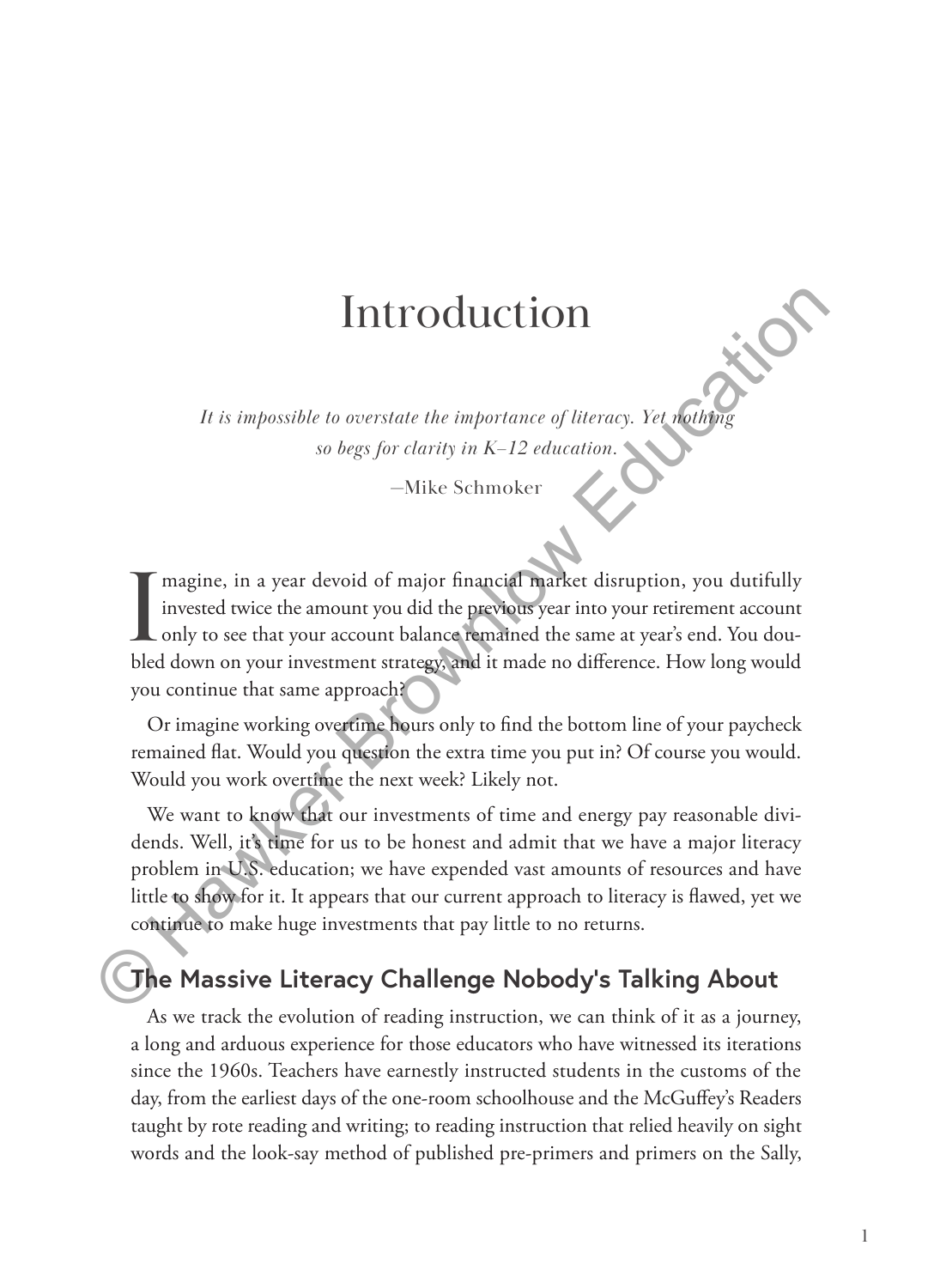Dick, and Jane sagas; to the upper-level basal texts, often themed for grade-level interests; to the 21st century's newest approach, the science of reading. Yet, in all this time, reading performance has barely improved and at times educators have seen catastrophic results (Joyce, Calhoun, & Hopkins, 1999).

Policymakers and educators alike acknowledge that literacy is the key to all learning, and we know that raising a student's literacy abilities increases scores across the content areas (Cromley, 2009; Martin & Mullis, 2013). This is intuitive and, in addition, English language arts (ELA) and literacy scores have been part of nearly every highstakes accountability initiative; funding for literacy matches that priority. We educators focus on and fund literacy efforts. But the power of the academic dialogue does not match our results. Why? Perhaps, as Schmoker (2011) suggests, literacy is one of those essential things that we talk a lot about "but we have never fully clarified" or "obsessed over [its] implementation" (p. 9).

The perceived remedy was to focus on accountability for poor performance that began in earnest with President George W. Bush's No Child Left Behind (NCLB,

*Schmoker (2011) suggests literacy is one of those essential things that we talk a lot about "but we have never fully clarified" or "obsessed over [its] implementation" (p. 9).*

2002) initiative, which reauthorized the Elementary and Secondary Education Act of 1965. In turn, schools have become increasingly focused on an assessment-driven thrust toward reading achievement. In fact, the focus on skill-based approaches—referenced in our work as *overskillified models* has had a monopoly in literacy instruction. Generous blocks of time for literacy were intentionally scheduled soon after No Child Left Behind to increase reading proficiencies across the grades. Unfortunately, in practice, teachers used these blocks for skill-and-drill workbooks and worksheets, as well as strategy lessons, devouring precious time set aside for improving English language arts (EHA) and literary scores have been part of early every higher<br>English language arts (EHA) and literary scores have been part of nearly every higher<br>stakes accountability initiative; funding for lite

the complex act of students authentically reading with fluency and comprehension.

The detrimental effects of this focus on overskillification, unfortunately, have been wide reaching. In the following sections, we'll discuss how overskillification has caused literacy development to flatline and how research evidence has revealed a startling solution. People in schools, not just in ivory towers, are beginning to reassess and reframe how they will approach reading in the future.

### *A Flatlining Pattern*

So, what do data say is the worst effect of existing unproductive literacy practices? Succinctly stated, it's stunted reading growth after the late elementary years. One of the most commonly used measures of text complexity, used to evaluate both the difficulty of books and the reading abilities of students on the same scale, is the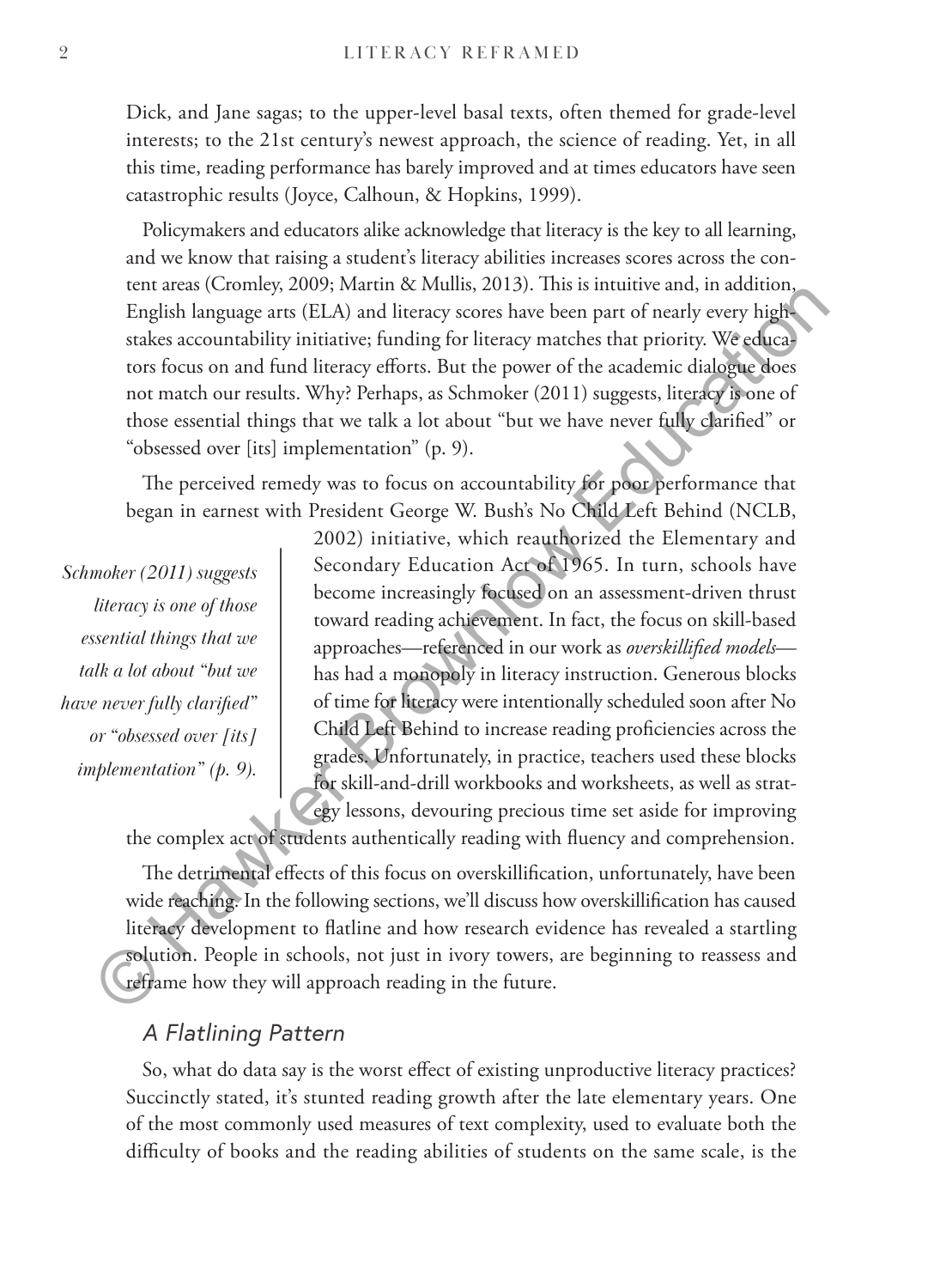

#### Typical Midyear Lexile Reader Measures

### Figure I.1: Typical midyear Lexile reader measures.

Lexile Framework created by MetaMetrics. Figure I.1 depicts typical midyear Lexile measures across grades 2–12 for U.S. students ranging in performance from the 25th percentile to the 75th percentile (MetaMetrics, n.d.). In other words, this figure illustrates how a vast number of our students grow in terms of literacy.

What we see is consistent growth in the early grades that levels off quite substantially in the later grades. To some degree, this is a normal pattern for cognitive development and not necessarily a cause for immediate concern. Students often see very large reading gains in the early years; the difference between a student's reading skills in first grade and his or her reading skills in second grade will always be greater than the difference in the student's reading skills between tenth and eleventh grades. That said, it is a sad state of affairs when the difference in ability between seventh grade and twelfth grade is negligible. These five additional years of schooling typically do not increase most students' abilities to engage with more difficult texts.

Other data sets reflect this flatlining pattern. For example, the National Center for Education Statistics (NCES) stores the results of the National Assessment of Educational Progress (NAEP) online where anyone can search (www.nationsreport card.gov). Figure I.2 (page 4) uses a selection of these data to show stagnant reading proficiency rates across decades according to the years the test was administered  $(NCES, n.d.a, n.d.b, n.d.c)$ .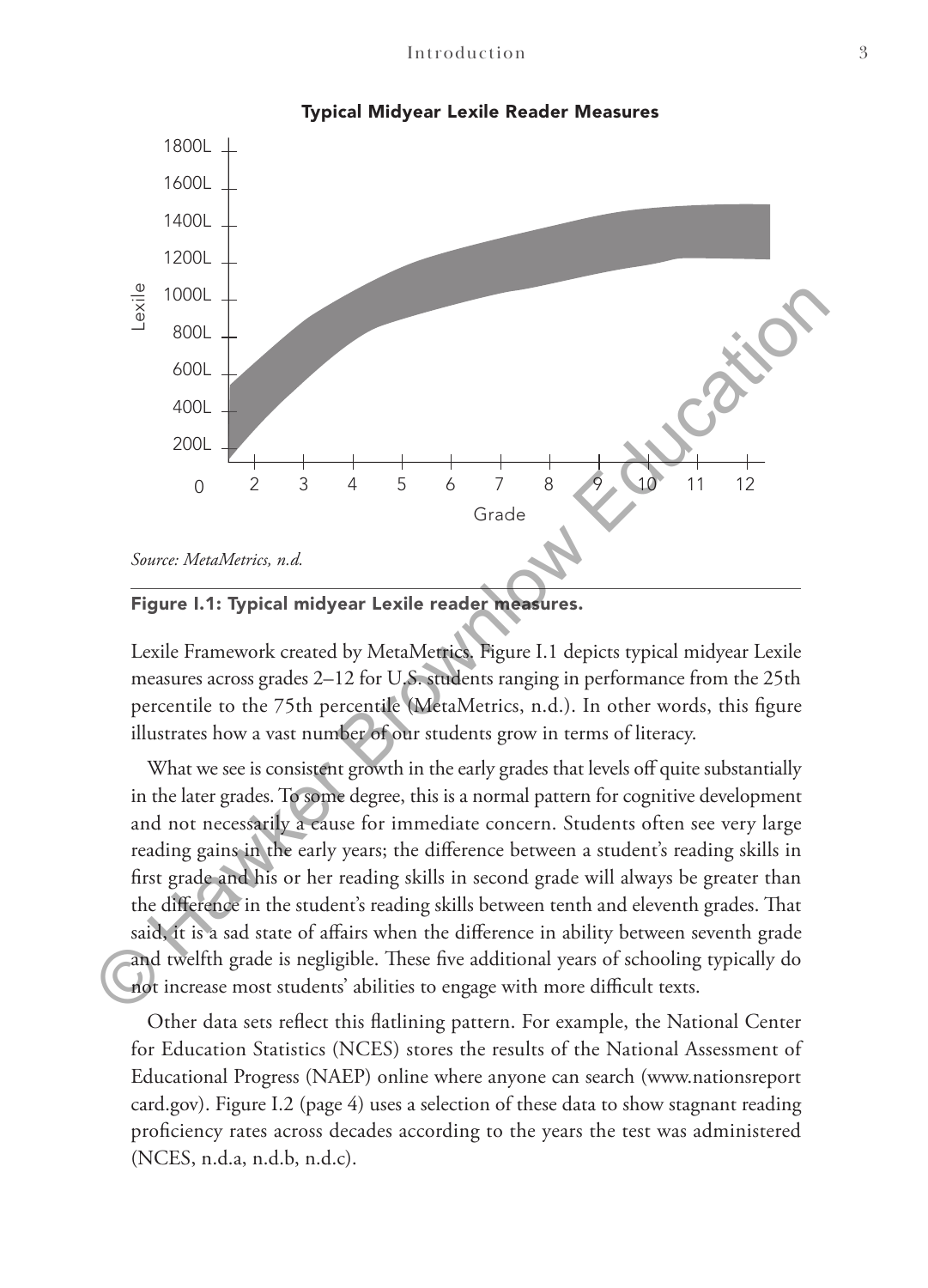